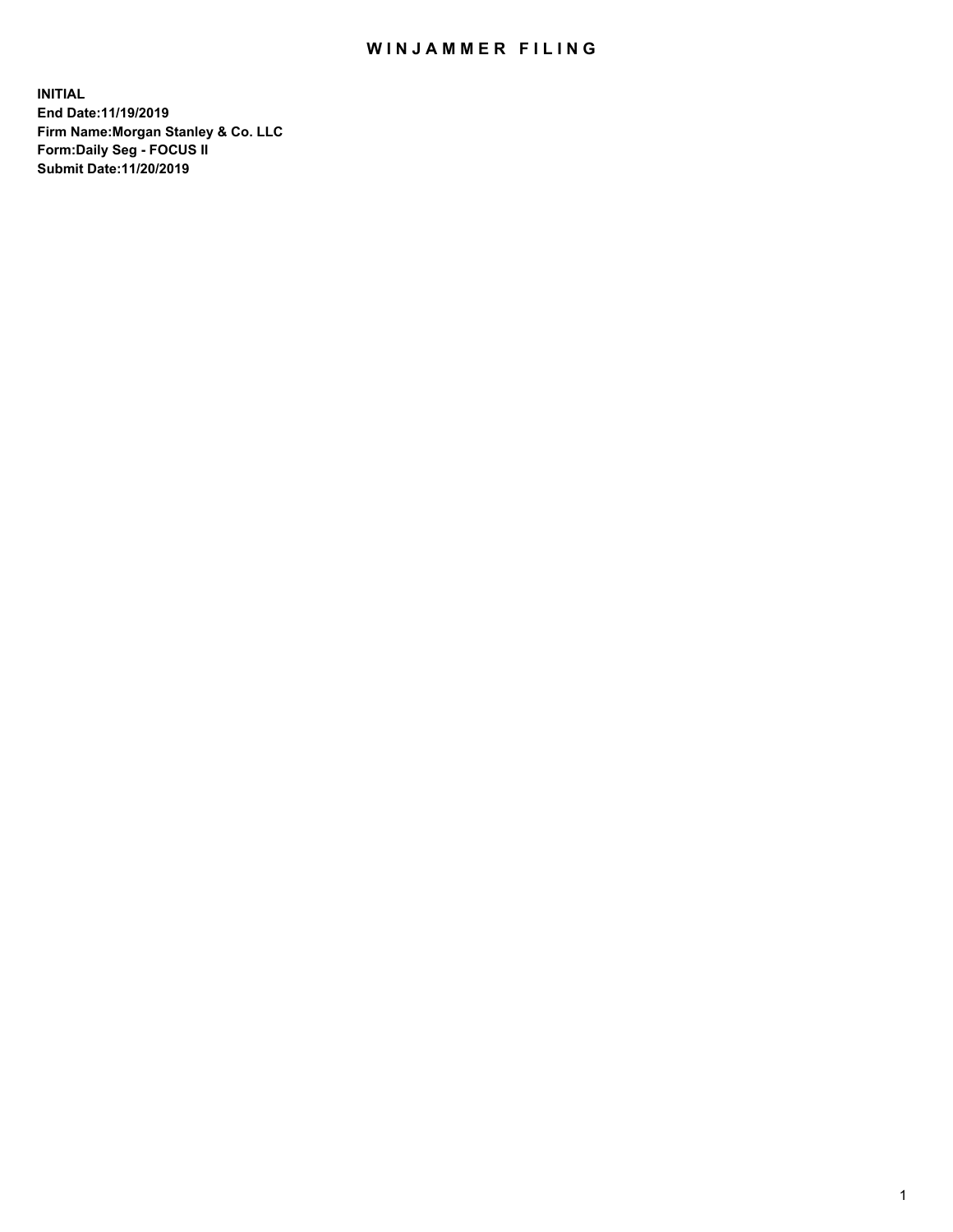**INITIAL End Date:11/19/2019 Firm Name:Morgan Stanley & Co. LLC Form:Daily Seg - FOCUS II Submit Date:11/20/2019 Daily Segregation - Cover Page**

| Name of Company                                                                                                                                                                                                                                                                                                                | Morgan Stanley & Co. LLC                               |
|--------------------------------------------------------------------------------------------------------------------------------------------------------------------------------------------------------------------------------------------------------------------------------------------------------------------------------|--------------------------------------------------------|
| <b>Contact Name</b>                                                                                                                                                                                                                                                                                                            | <b>Ikram Shah</b>                                      |
| <b>Contact Phone Number</b>                                                                                                                                                                                                                                                                                                    | 212-276-0963                                           |
| <b>Contact Email Address</b>                                                                                                                                                                                                                                                                                                   | Ikram.shah@morganstanley.com                           |
| FCM's Customer Segregated Funds Residual Interest Target (choose one):<br>a. Minimum dollar amount: ; or<br>b. Minimum percentage of customer segregated funds required:% ; or<br>c. Dollar amount range between: and; or<br>d. Percentage range of customer segregated funds required between:% and%.                         | 235,000,000<br><u>0</u><br>00<br>00                    |
| FCM's Customer Secured Amount Funds Residual Interest Target (choose one):<br>a. Minimum dollar amount: ; or<br>b. Minimum percentage of customer secured funds required:%; or<br>c. Dollar amount range between: and; or<br>d. Percentage range of customer secured funds required between: % and %.                          | 140,000,000<br><u>0</u><br><u>00</u><br>0 <sub>0</sub> |
| FCM's Cleared Swaps Customer Collateral Residual Interest Target (choose one):<br>a. Minimum dollar amount: ; or<br>b. Minimum percentage of cleared swaps customer collateral required:% ; or<br>c. Dollar amount range between: and; or<br>d. Percentage range of cleared swaps customer collateral required between:% and%. | 92,000,000<br><u>0</u><br>0 Q<br>00                    |

Attach supporting documents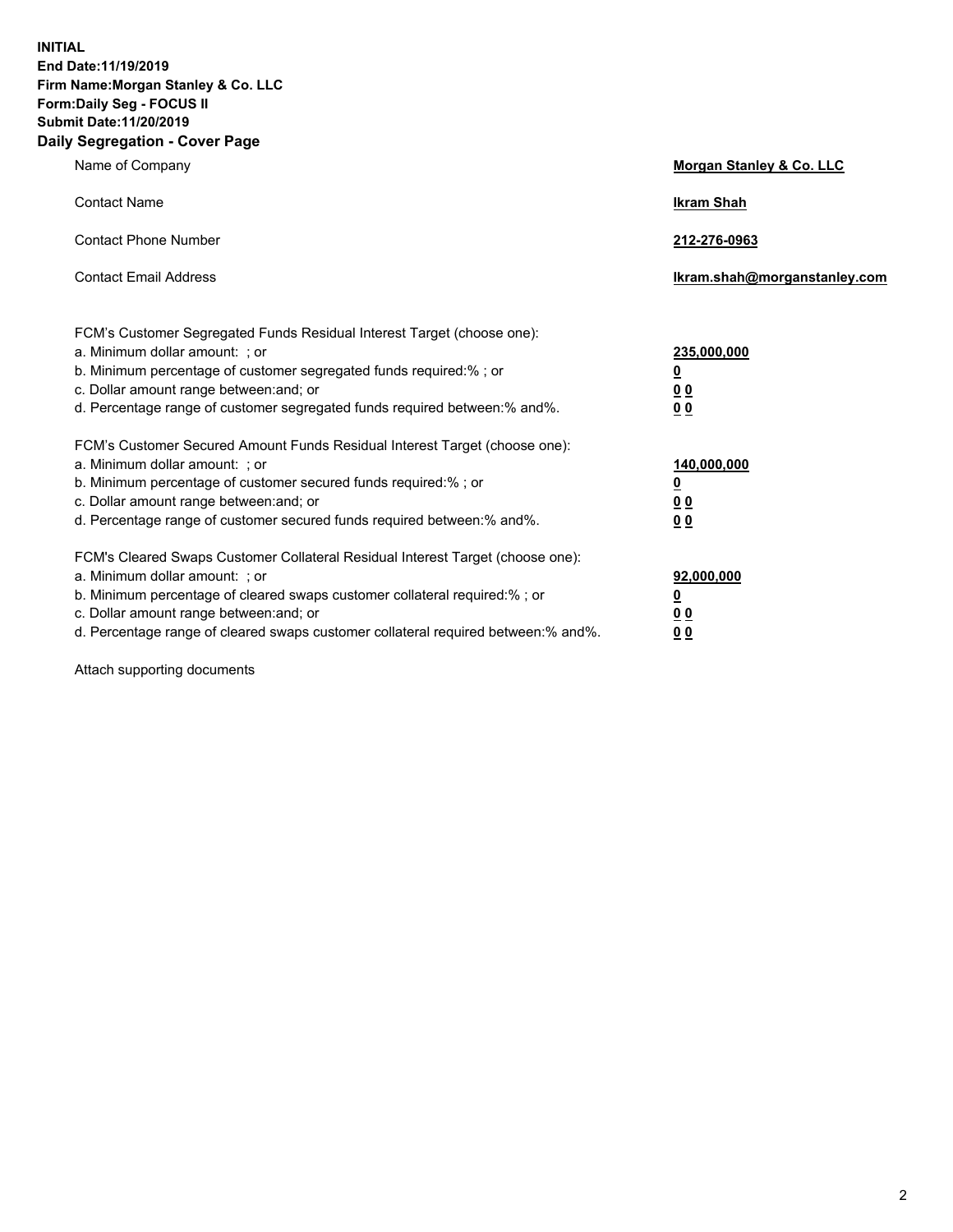## **INITIAL End Date:11/19/2019 Firm Name:Morgan Stanley & Co. LLC Form:Daily Seg - FOCUS II Submit Date:11/20/2019**

**Daily Segregation - Secured Amounts** Foreign Futures and Foreign Options Secured Amounts Amount required to be set aside pursuant to law, rule or regulation of a foreign government or a rule of a self-regulatory organization authorized thereunder 1. Net ledger balance - Foreign Futures and Foreign Option Trading - All Customers A. Cash **2,578,544,815** [7315] B. Securities (at market) **2,257,528,316** [7317] 2. Net unrealized profit (loss) in open futures contracts traded on a foreign board of trade **444,154,108** [7325] 3. Exchange traded options a. Market value of open option contracts purchased on a foreign board of trade **8,764,860** [7335] b. Market value of open contracts granted (sold) on a foreign board of trade **-10,930,369** [7337] 4. Net equity (deficit) (add lines 1. 2. and 3.) **5,278,061,730** [7345] 5. Account liquidating to a deficit and account with a debit balances - gross amount **67,527,740** [7351] Less: amount offset by customer owned securities **-65,472,750** [7352] **2,054,990** 6. Amount required to be set aside as the secured amount - Net Liquidating Equity Method (add lines 4 and 5) 7. Greater of amount required to be set aside pursuant to foreign jurisdiction (above) or line 6. FUNDS DEPOSITED IN SEPARATE REGULATION 30.7 ACCOUNTS 1. Cash in banks A. Banks located in the United States **211,646,196** [7500] B. Other banks qualified under Regulation 30.7 **513,871,974** [7520] **725,518,170** 2. Securities A. In safekeeping with banks located in the United States **432,286,931** [7540] B. In safekeeping with other banks qualified under Regulation 30.7 **0** [7560] **432,286,931** [7570] 3. Equities with registered futures commission merchants A. Cash **8,585,108** [7580] B. Securities **0** [7590] C. Unrealized gain (loss) on open futures contracts **-902,627** [7600] D. Value of long option contracts **0** [7610] E. Value of short option contracts **0** [7615] **7,682,481** [7620] 4. Amounts held by clearing organizations of foreign boards of trade A. Cash **0** [7640] B. Securities **0** [7650] C. Amount due to (from) clearing organization - daily variation **0** [7660] D. Value of long option contracts **0** [7670] E. Value of short option contracts **0** [7675] **0** [7680]

- 5. Amounts held by members of foreign boards of trade
	-
	-
	- C. Unrealized gain (loss) on open futures contracts **445,056,734** [7720]
	- D. Value of long option contracts **8,764,860** [7730]
	- E. Value of short option contracts **-10,930,369** [7735] **4,346,817,491**
- 6. Amounts with other depositories designated by a foreign board of trade **0** [7760]
- 7. Segregated funds on hand **0** [7765]
- 8. Total funds in separate section 30.7 accounts **5,512,305,073** [7770]
- 9. Excess (deficiency) Set Aside for Secured Amount (subtract line 7 Secured Statement Page 1 from Line 8)
- 10. Management Target Amount for Excess funds in separate section 30.7 accounts **140,000,000** [7780]
- 11. Excess (deficiency) funds in separate 30.7 accounts over (under) Management Target **92,188,353** [7785]

**0** [7305]

[7354] **5,280,116,720** [7355]

**5,280,116,720** [7360]

[7530]

 A. Cash **2,078,684,881** [7700] B. Securities **1,825,241,385** [7710] [7740] **232,188,353** [7380]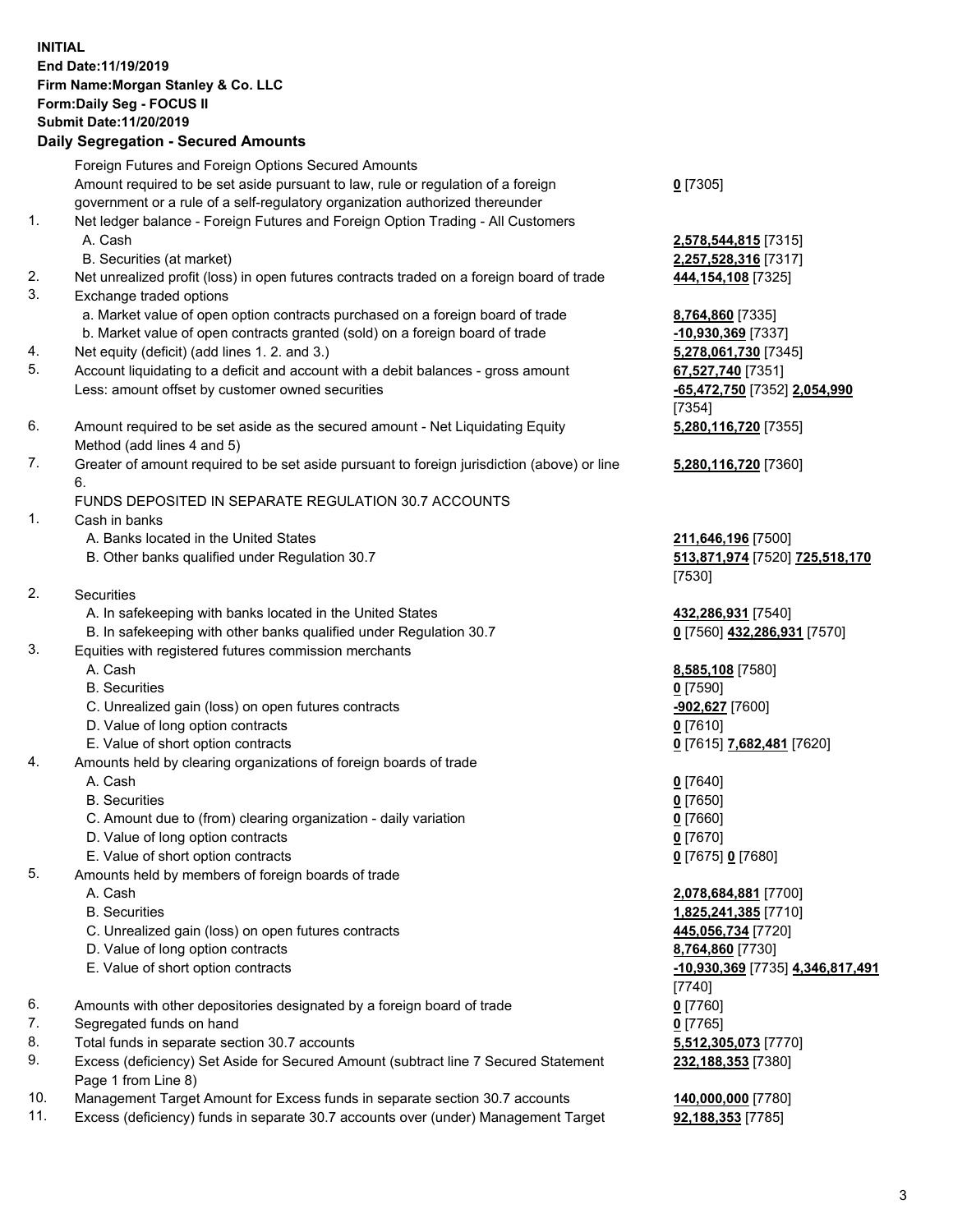|          | <b>INITIAL</b><br>End Date: 11/19/2019<br>Firm Name: Morgan Stanley & Co. LLC<br>Form: Daily Seg - FOCUS II<br>Submit Date: 11/20/2019 |                                                          |
|----------|----------------------------------------------------------------------------------------------------------------------------------------|----------------------------------------------------------|
|          | Daily Segregation - Segregation Statement                                                                                              |                                                          |
|          | SEGREGATION REQUIREMENTS(Section 4d(2) of the CEAct)                                                                                   |                                                          |
| 1.       | Net ledger balance                                                                                                                     |                                                          |
|          | A. Cash                                                                                                                                | 10,371,963,454 [7010]                                    |
|          | B. Securities (at market)                                                                                                              | 6,462,608,894 [7020]                                     |
| 2.       | Net unrealized profit (loss) in open futures contracts traded on a contract market                                                     | -73,195,015 [7030]                                       |
| 3.       | Exchange traded options                                                                                                                |                                                          |
|          | A. Add market value of open option contracts purchased on a contract market                                                            | 371,493,336 [7032]                                       |
|          | B. Deduct market value of open option contracts granted (sold) on a contract market                                                    | <u>-277,366,596</u> [7033]                               |
| 4.<br>5. | Net equity (deficit) (add lines 1, 2 and 3)                                                                                            | 16,855,504,073 [7040]                                    |
|          | Accounts liquidating to a deficit and accounts with                                                                                    |                                                          |
|          | debit balances - gross amount<br>Less: amount offset by customer securities                                                            | 391,719,514 [7045]<br>-390,892,818 [7047] 826,696 [7050] |
| 6.       | Amount required to be segregated (add lines 4 and 5)                                                                                   | 16,856,330,769 [7060]                                    |
|          | FUNDS IN SEGREGATED ACCOUNTS                                                                                                           |                                                          |
| 7.       | Deposited in segregated funds bank accounts                                                                                            |                                                          |
|          | A. Cash                                                                                                                                | 4,312,072,066 [7070]                                     |
|          | B. Securities representing investments of customers' funds (at market)                                                                 | $0$ [7080]                                               |
|          | C. Securities held for particular customers or option customers in lieu of cash (at                                                    | 722,444,269 [7090]                                       |
|          | market)                                                                                                                                |                                                          |
| 8.       | Margins on deposit with derivatives clearing organizations of contract markets                                                         |                                                          |
|          | A. Cash                                                                                                                                | 6,235,146,083 [7100]                                     |
|          | B. Securities representing investments of customers' funds (at market)                                                                 | $0$ [7110]                                               |
|          | C. Securities held for particular customers or option customers in lieu of cash (at                                                    | 5,740,164,625 [7120]                                     |
|          | market)                                                                                                                                |                                                          |
| 9.       | Net settlement from (to) derivatives clearing organizations of contract markets                                                        | 28,748,975 [7130]                                        |
| 10.      | Exchange traded options                                                                                                                |                                                          |
|          | A. Value of open long option contracts                                                                                                 | 371,493,336 [7132]                                       |
|          | B. Value of open short option contracts                                                                                                | <u>-277,366,596</u> [7133]                               |
| 11.      | Net equities with other FCMs                                                                                                           |                                                          |
|          | A. Net liquidating equity                                                                                                              | 10,312,702 [7140]                                        |
|          | B. Securities representing investments of customers' funds (at market)                                                                 | 0 [7160]                                                 |
|          | C. Securities held for particular customers or option customers in lieu of cash (at                                                    | $0$ [7170]                                               |
|          | market)                                                                                                                                |                                                          |
| 12.      | Segregated funds on hand                                                                                                               | $0$ [7150]                                               |
| 13.      | Total amount in segregation (add lines 7 through 12)                                                                                   | 17,143,015,460 [7180]                                    |
| 14.      | Excess (deficiency) funds in segregation (subtract line 6 from line 13)                                                                | 286,684,691 [7190]                                       |
| 15.      | Management Target Amount for Excess funds in segregation                                                                               | 235,000,000 [7194]                                       |
| 16.      | Excess (deficiency) funds in segregation over (under) Management Target Amount                                                         | 51,684,691 [7198]                                        |

16. Excess (deficiency) funds in segregation over (under) Management Target Amount Excess